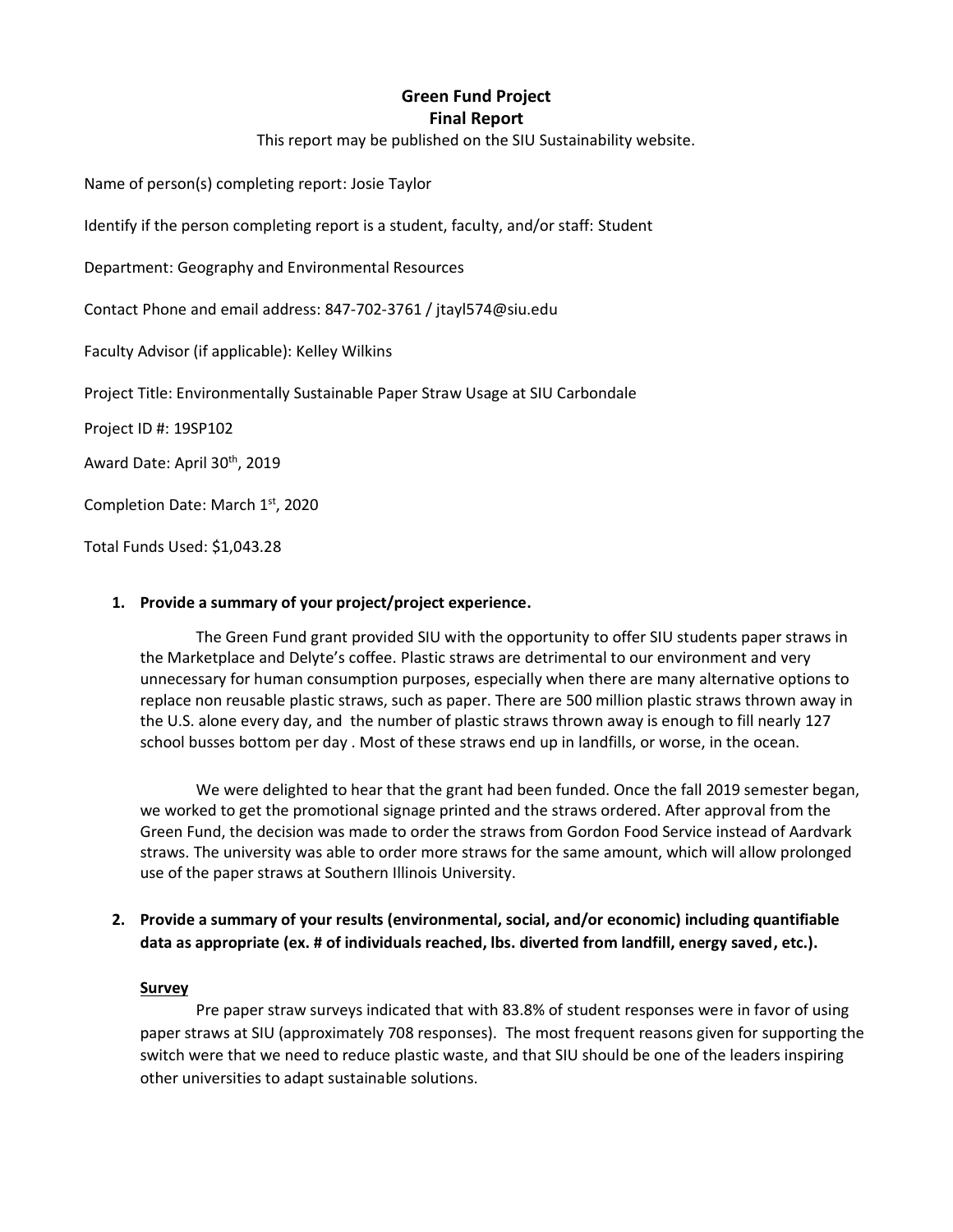Unfortunately, the post survey data was not statistically significant because we did not have enough participation (view question 5 for details on what to change for the future).

### **Inventory**

SIU Campus uses approximately 22,000 plastic straws per year according to Kelley Wilkins, Assistant Director of Dining and Catering. This number is alarmingly high, especially since plastic straws take over 1,000 years to break down (not biodegrade).

To combat this, we ordered approximately 38,400 paper straws (12 cases of 3,200 straws each). At this time, we still have 10 cases of paper straws available in the SIU dining facilities. This year we replaced 6,400 plastic straws with paper straws, which is approximately 30% of SIU plastic straw usage.

# **3. Summarize how your project promoted the Green Fee/Sustainability on campus including, but not limited to, flyers created, screenshots of website, signage, etc. Please include website links, if applicable. (Reminder: you are required to promote your project using at least 2 items from the awardee website promotion list.)**

This project was promoted in various different ways including but not limited to signage and social media.

Promotional posters bearing the Green Fund marker were placed in three different locations around campus. Small 5x7" posters were placed next to the two straw bins in the Marketplace. While larger 8x11.5" posters were placed at each register in the marketplace, and at the coffee pick up station as well as the condiments station at Delyte's (View Section 4 for examples). Each poster also contained a QR code that users could access via their cell phone to take a survey over the quality and success of the paper straws. Also, promotional signage was placed around the four straw bins to display the difference between the plastic straws and their paper alternative (View Section 4 for examples). Furthermore, The SIU Social Media Team displayed the paper straw promotional posters on their Snapchat and Instagram accounts several times throughout the semester. Finally, I made a lengthy post on my personal Facebook account on the day that the paper straws launched, friends and family have posted about the straws as well.

- a. SIU Social Media Team
	- i. Snapchat

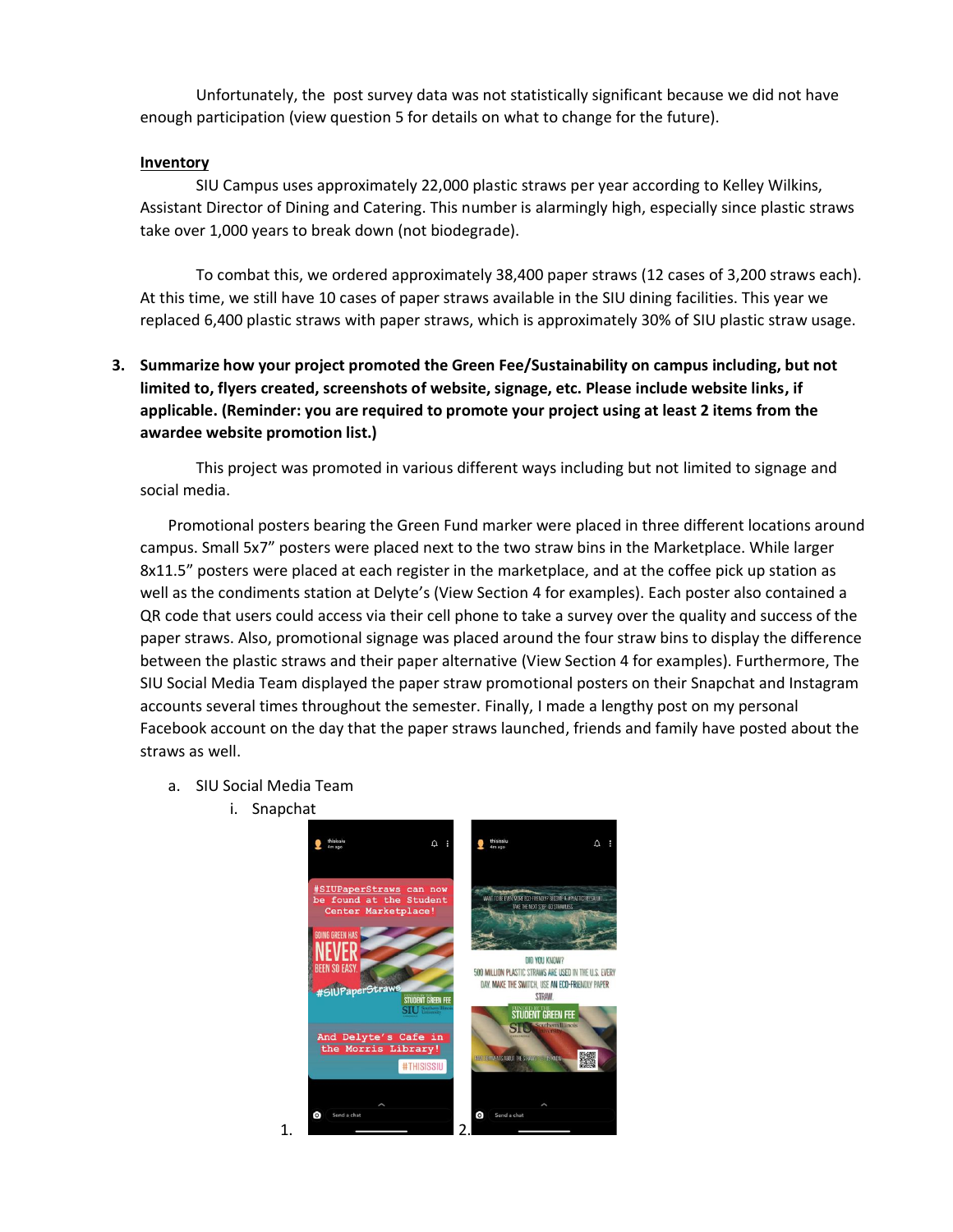ii. Instagram



 $\ddot{\phantom{a}}$ 

**b.** Personal Promotion<br> **b.** Josie Taylor is with Lacy Webber Taylor and Mark Taylor.<br> **b.** October 13, 2019 - **L**iv

Ciction in 3, 2019 -  $\pm x$  with the spring I pitched an idea to a group of<br>students for a potential Green Fund Grant as a part of a class project. It<br>wanted to offer a paper straw alternative in SU dining facilities to de

I am so excited for this opportunity and so thankful for all the effort that my pain into helping me write the proposal and the effort my dad (Mark Taylor) put into helping me put the finishing touches on all of our marke

The Green Fund was established at SIU in 2009, and it provides funding for<br>sustainable project ideas all across campus including but out limited to<br>food, energy efficiency, renewable energy, greening/grounds,<br>transportatio

https://sustainability.siu.edu/green-fee/green-fund/



ii.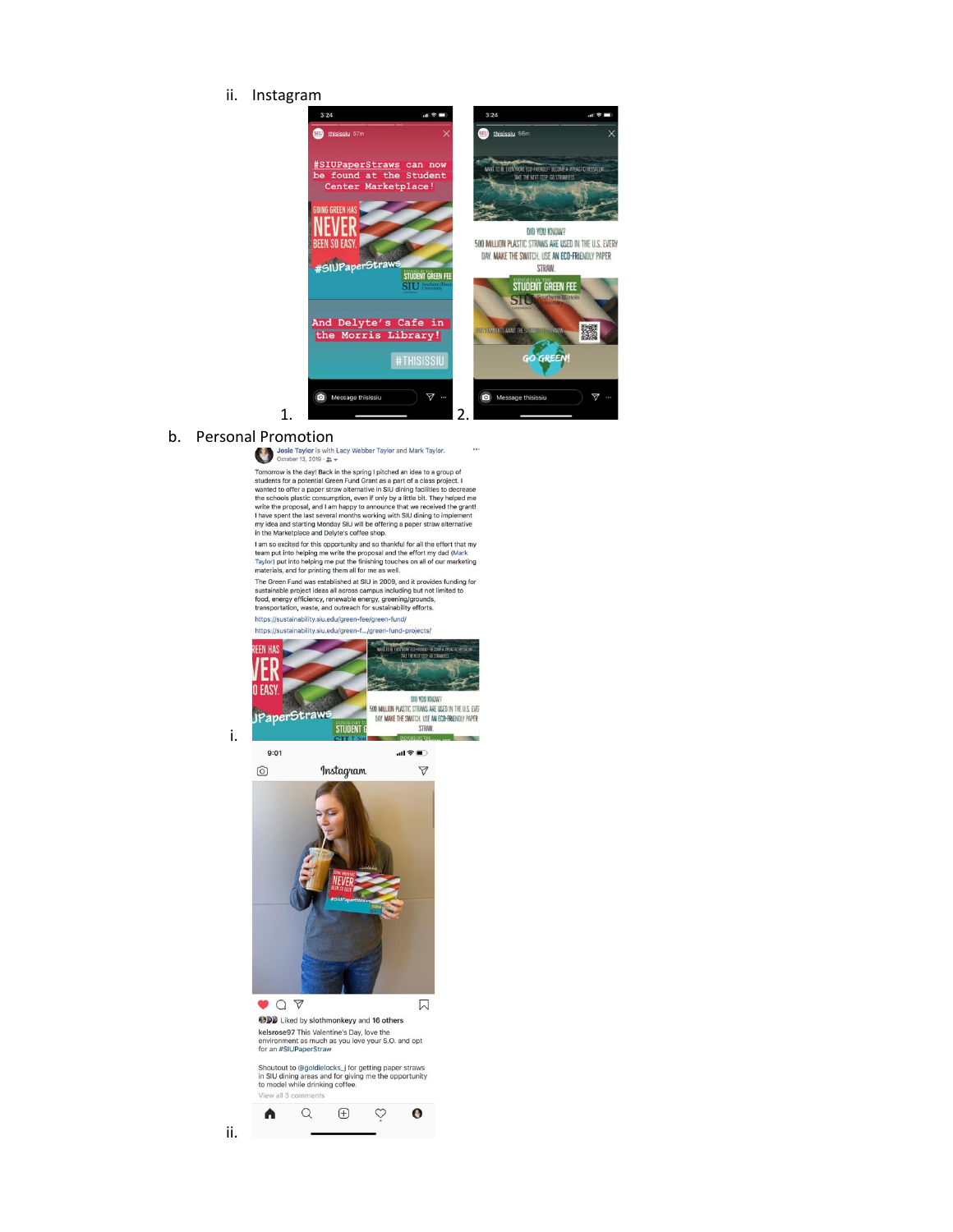- **4. Provide evidence of how you used the Green Fund Marker in your project.** 
	- a. Promotional Poster

i.



| DID YOU KNOW?                                           |  |
|---------------------------------------------------------|--|
| 500 MILLION PLASTIC STRAWS ARE USED IN THE U.S. EVERY   |  |
| DAY. MAKE THE SWITCH, USE AN ECO-FRIENDLY PAPER         |  |
| STRAW.                                                  |  |
| <b>STUDENT GREEN FEE</b>                                |  |
| <b>STU</b> Southern Illinois<br>niversity<br>CARRONDALE |  |
| HAVE COMMENTS ABOUT THE STRAWS? LET US KNOW:            |  |

b. Promotional wrap around signage for the straw bins.



**5. Is there anything you would do differently if you were to do a similar project in the future? If so, please describe.** 

I would want to set up a better communication system between those using the straws and those providing the straws. This project used a QR code system to try and communicate opinions/comments about the straws between the two groups. The QR code was placed on the promotional posters found in both the Marketplace and Delyte's; however, not very many people used the code to give feedback about the straws. This could be because the codes were too small, or simply not noticed. In the future, using a widely accessed promotional site (such as MyCourses) would be useful for gaining feedback.

Furthermore, the original intention of the straws was to replace all plastic straws in the Marketplace and Delyte's; however, the SIU student center was concerned about the general feelings of